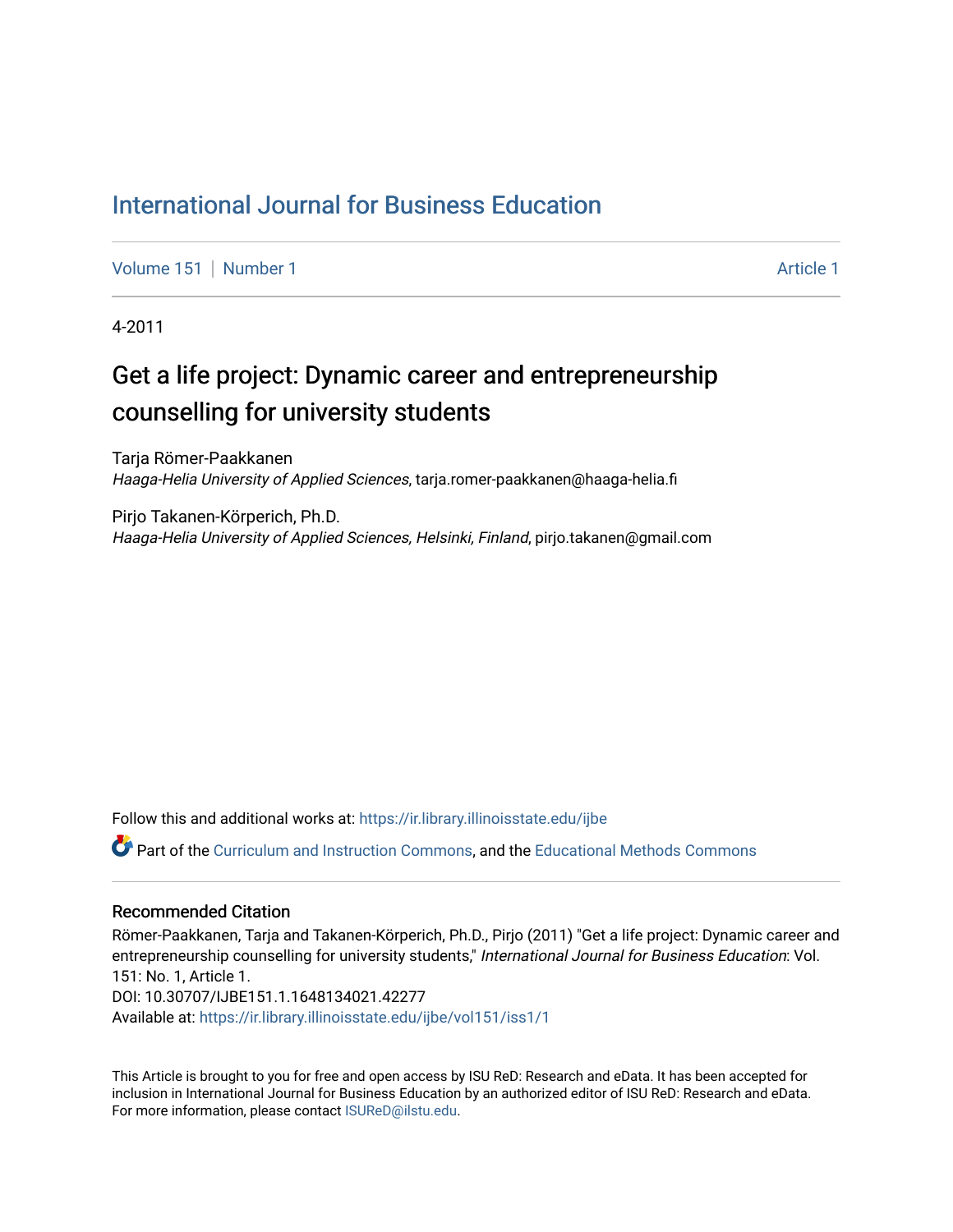# **Get a Life Project**

# **Dynamic Career and Entrepreneurship Counselling for University Students**



Dr. Tarja Römer-Paakkanen, Adjunct Professor HAAGA-HELIA University of Applied Sciences Hattulantie 2, 00550 Helsinki, Finland Email: tarja.romer-paakkanen@haaga-helia.fi



Dr. Pirjo Takanen-Körperich HAAGA-HELIA University of Applied **Sciences** Hattulantie 2, 00550 Helsinki, Finland Email: pirjo.takanen-korperich@haaga-helia.fi

## **Abstract**

This paper is based on an ongoing project that aims to promote future-oriented thinking and pro-activity among university students. The students, as well as the career counsellors in universities, need tools for career planning in order to anticipate and assess the future direction of their work life and their role in society. This project provides a future-oriented simulation tool for students as well as guidance tools for counselling personnel. The scientific outcome of our studies and the project will be a pedagogical model, whilst the practical outcome will be a virtual handbook for career counsellors. The project also predicts some long-term future scenarios on the development and changes in working life. As a final product we develop an online simulation tool for students in the career-planning process.

## **Introduction**

Today and even more in the future coping with work duties requires a self-directed approach to work. Employees are expected to make a commitment to work as if they were entrepreneurs within the company. Internal entrepreneurship calls for a responsible attitude towards work and its development as well as the willingness to use one's creativity, innovativeness and competence for the good of the employer. People need to commit to an entrepreneurial attitude because they must renew their competencies and skills again and again. As the working life is constantly changing, the one-off degree earned in one's youth no longer provides credible competence to last for the rest of the professional career.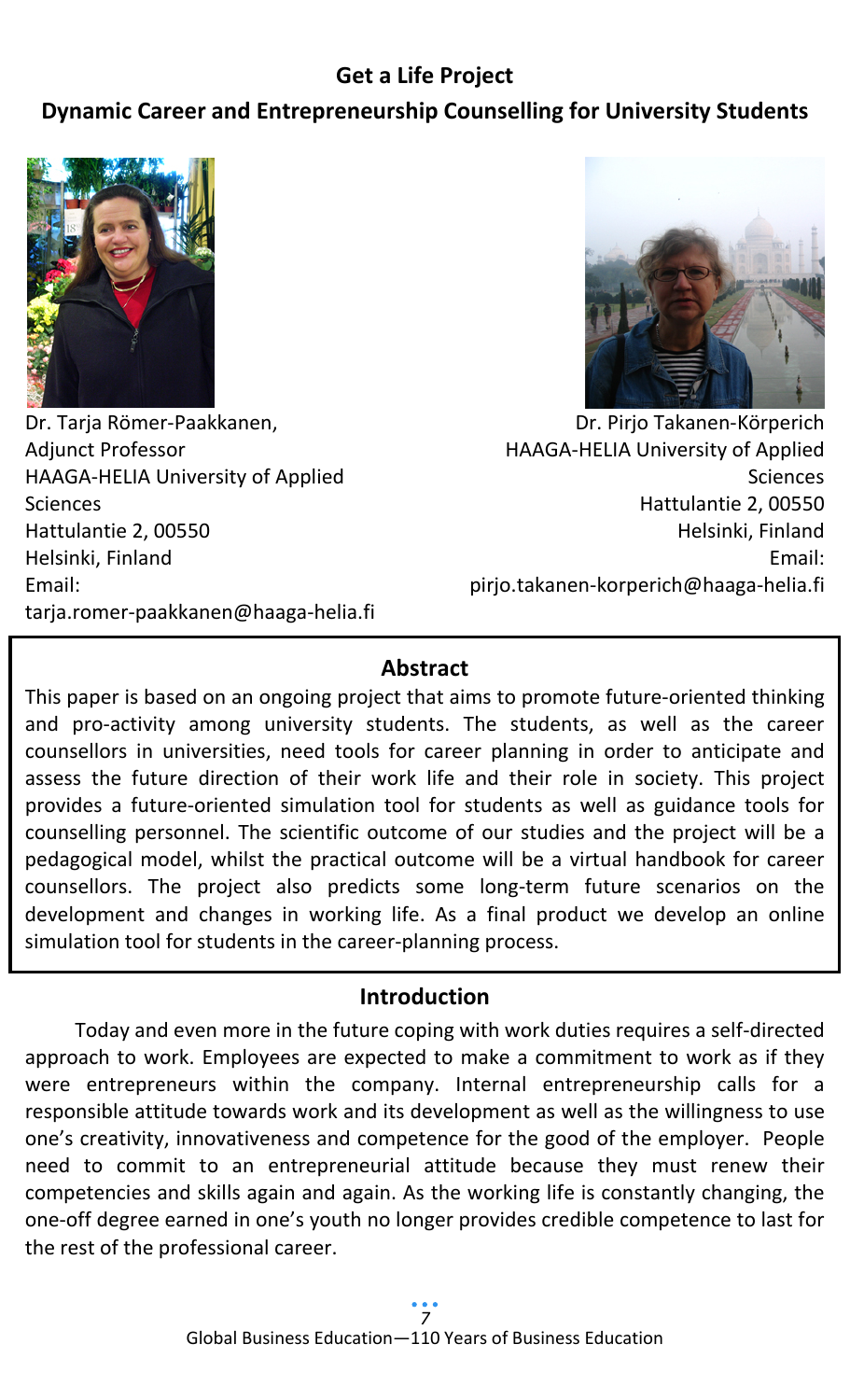The EU is strongly in favour of entrepreneurship, as it has defined entrepreneurship as one of the key competencies of life-long learning. In that context entrepreneurship refers to an individual's ability to turn ideas into action. It includes creativity, innovation and risk taking, as well as the ability to plan and manage projects in order to achieve objectives. According to this framework, entrepreneurship supports all citizens in everyday life at home and in society and helps employees gain awareness of the wider context of their work and capitalize on opportunities that arise. It also provides the foundation for special skills and knowledge that entrepreneurs need when starting a social or commercial enterprise. (Commission of the European Communities 2005, 18.)

The goal in entrepreneurship education and training at university level is not to make the students rush to become entrepreneurs, but rather to provide the students with tools that enable realistic self-evaluations. The students should also be trained to learn to recognize different opportunities around them. The aims set for student counsellors in entrepreneurship and career counselling relate to the following points: 1) Development of the students' pro-activeness and preparation to the future development in one's career planning, 2) The development of the methods and tools to prepare the students into their working life, 3) Increase an active and realistic attitude and support students' entrepreneurial behaviour.

In future, the question is whether the difference between successful performance in school and successful performance in business life can be discerned in time. Kupferberg (2003) emphasizes that creativity is more meaningful than competences. He believes that education and training are going to meet new challenges which are more than plain competences. Insight is an integral element of competence, bringing into play such characteristics as willpower, intuitive thinking, spirit and communication skills that impact on ability to manage practical problem solving situations. The ability to learn from experience is valued and taken as part of the broader learning process. (Munch and Jakobsen 2005). The focus in valuating learning results in future will be on individuality and fragmentation, the vision being an unlimited range of patchwork profiles that discard the holistic concept of competence. The primary concern in the world of work will be on broad-based education linked to a personality that exhibits strength, individual initiative, independence and the ability to reach analytically justified decisions. (Drexel 2003).

This paper is based on an ongoing project (Get a life –project) that aims to develop some tools to promote pro-activity and entrepreneurial spirit and skills among university students. The tools should be used by both the students and by their teachers or counsellors. The main target is to help the students to find out their own strengths and competencies in the future society and in future labor markets. Also the student counsellors should feel that pro-activity and entrepreneurial spirit is important, and that entrepreneurship is one possible opportunity to their students. The recourses, attitudes and skills of the teachers are the critical preconditions when enhancing entrepreneurial behaviour of the students. The student counsellors who have personal experiences at entrepreneurship have also the most positive attitudes towards entrepreneurship and entrepreneurship education.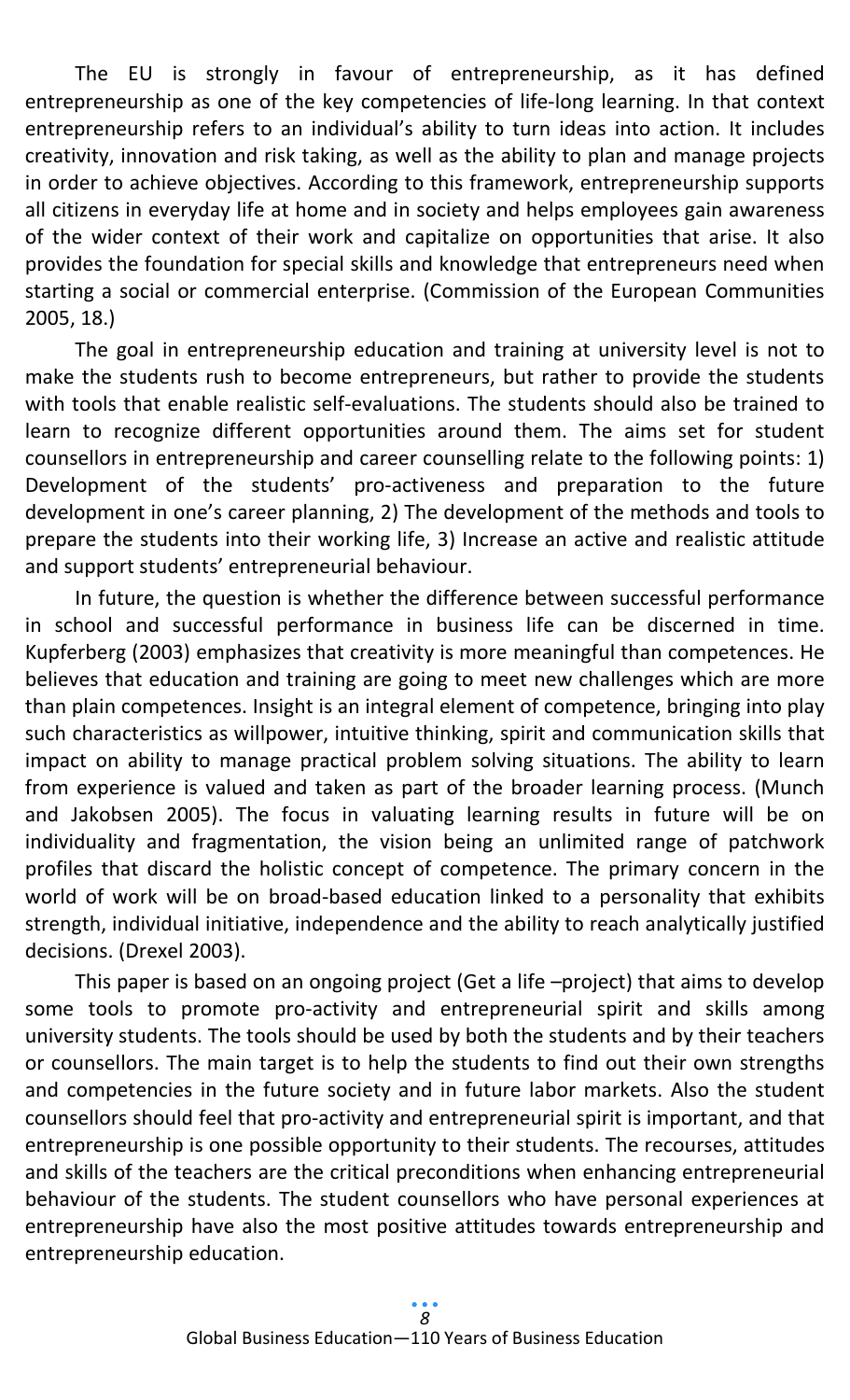Get a Life -project is mainly funded by the European Social Fund (ESF). In addition each of the business partners finances the project themselves. The project is carried out during 1.9.2008–31.12.2011 and there are five Finnish universities involved: University of Turku/Finland Futures Research Centre (coordinator), HAAGA-HELIA University of Applied Sciences, HAMK University of Applied Sciences, Laurea University of Applied Sciences, and Career Services of the University of Turku.

## **Targets of the Paper**

Student counsellors are often left on their own – each making their own experiments, including various topics in counselling, and finding ways of teaching entrepreneurship too. Of course, we usually ask feedback from the students but do the students really know how to find their career path and the entrepreneurship. With this paper we aim to find some answers and some advice how to renew our training programmes and counselling models from the career path and entrepreneurship point of view. The focus in this paper is on the following problem areas:

- 1. What kind of career and entrepreneurship counselling university students need and want? (Inquiry for university students).
- 2. What is an effective way of teaching career path and entrepreneurship? (Focus-group discussions with study counsellors, career counsellors and teachers).
- 3. Which are the core competences and attitudes that a student counsellor should have? (DACUM analysis with study counsellors).

The results of above mentioned studies are interpreted from the point of view of enhancing the entrepreneurial and active behaviour of university students.

## **Framework for the Paper**

The framework of this paper lies on the theories dealing with the general competence and attitudes and expertise of student counsellors, the theories and practices in entrepreneurship education and on the career theories. As the aim of our project is to develop some tools to promote pro-activity and entrepreneurial spirit and skills among university students, the concepts of entrepreneurship, entrepreneurship education and entrepreneurial behaviour are in central position at our project.

Entrepreneurial people are described on many ways using many definitions, but the most common terms that are used when describing them are: Entrepreneurial orientation, entrepreneurial behaviour, entrepreneurial drive and entrepreneurial spirit. According to Lumpkin and Dess (1996, 137) the key dimensions that characterize entrepreneurial orientation include: A propensity to act autonomously, a willingness to innovate, a willingness to take risks, a tendency to be aggressive toward competitors and acting proactively relative to marketplace opportunities. Florin, Karri and Rossiter (2007) have found that the preference for innovation, non-conformity, proactive disposition, self-efficacy, and achievement motivation promote entrepreneurial behaviour. Entrepreneurial drive means pro-activeness, innovativeness, willingness to take risk and enlarge business (Chirico, 2007a, 58; Chirico, 2007b, 142). Westerholm (2007, 126) found out that perseverance and pro-activity are the most important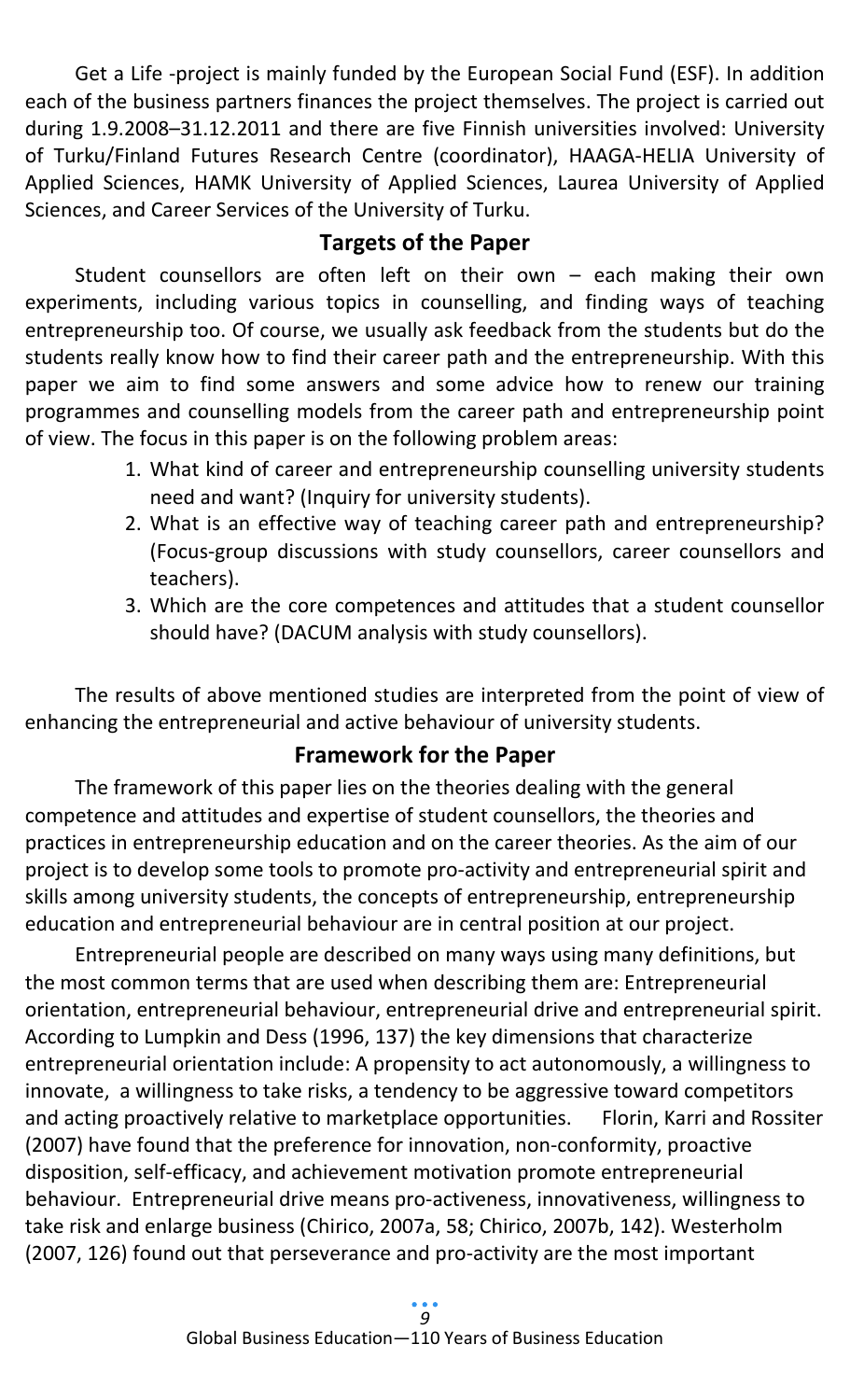competences for small entrepreneurs. Entrepreneurial spirit is widely used in articles and everyday language but we have not found any exact definition of it. The concepts of entrepreneurial spirit and entrepreneurial drive are used as synonyms in our studies. Entrepreneurial spirit arises from positive self-esteem and entrepreneurial attitudes. People grow to entrepreneurship in a long learning process that starts already in childhood. Becoming an entrepreneur depends on entrepreneurial spirit, on attitudes, skills and motivation.

According to Römer-Paakanen and Pekkala (2008) growing to entrepreneurship could be understood as a triangulation process of socialization, education and experiences. The process develops in different environments or systems - in family (family system), in school (education system) and in free-time activities and hobbies (informal and non-formal systems). Counselling, coaching and mentoring form a supporting system and they are the catalysts in this process. Counselling focuses on an individual, and it produces self-directive actions. Its aim is to highlight competent learning and self-management.

In this paper the study counsellors' expertise and career development are divided into cognitive, affective and psychomotor competences and attitudes. The inspiration for the concept was derived from Bloom's taxonomy (1956). The theoretical framework of this paper is based on Brousseau's (Brousseau, Driver, Eneroth and Larsson 1996, 56) pluralistic career concept model which has four career concepts: linear career, expert career, spiral career and transitory career. Takanen-Körperich (2008, 156) found two more alternatives to Brousseau's pluralistic career concept. She named them parallel career concept and explorative career concept. In the parallel career concept a person can at the same time be active in several fields. In the explorative career a person can by change find a quite different kind of working life and environment than the educational studies would indicate.

In career counselling we should take into account that nowadays the career seldom is linear but more like parallel or explorative. In practise at our university we use so called method of personal career planning. It is a solution focused method that helps students realize and set personal employment and self-development goals. The students write their own personal career plans in two stages in a guided and interactive process. The first plan is written at the beginning of the studies. The second is written after  $1,5 -$ 2 years of studying. Writing the plan is guided by a set of questions concerning career planning and self-development. The written plans are evaluated and commented by the career counsellor. In addition, the student has also the opportunity to have a face-toface discussion with the career counsellor. The students can utilize different individual career counselling services and instruments in writing their plans, such as the Career planning degree course and the customized career planning website. (Lampikoski and Römer-Paakkanen, 2004.)

According to Grant and Greene (2001) the purposes of personal career planning method are to

- Help a student to set concrete and inspiring goals and objectives
- Help a student to clarify his/her plans
- Help a student to make an action plan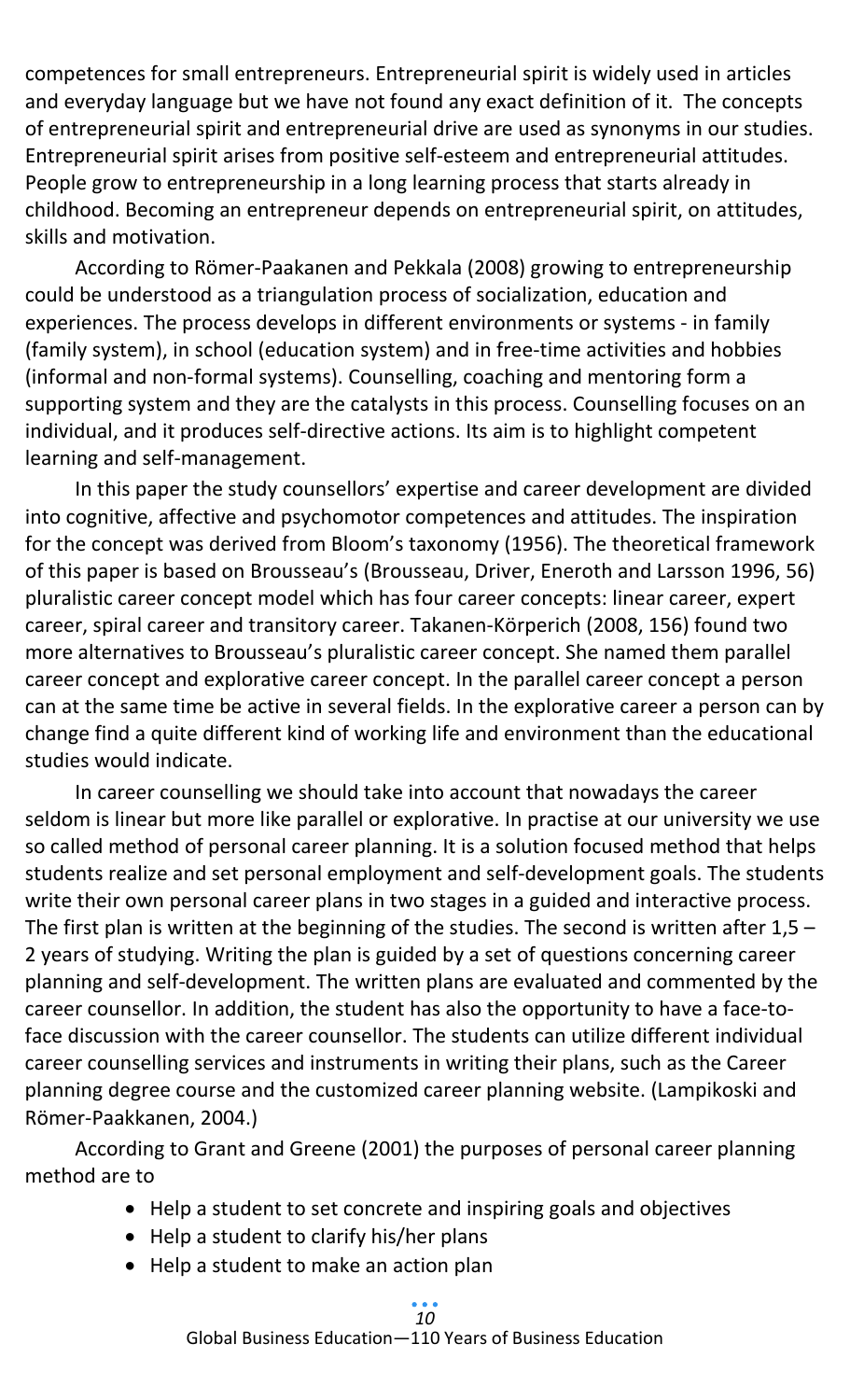- Help a student to seize opportunities
- Help a student to utilize his or her potential
- Help a student to find and realize his or her mission
- Increase a student's motivation
- Increase a student's determination
- Help a student to make relevant and useful choices concerning studies and work placements
- Help a student to find his/her ideal work faster.

 By supporting and promoting student's career planning we help him or her to learn a career planning process. The objective of the process, from the student's point of view, is to enter into a career path and to realize his or her career vision. The process has its basis on personal experiences of the student. As the time goes on, the student makes career plan 1 and 2, and evaluates and reflects his or her values, interests, needs, skills, goals, objectives and visions. He or she needs versatile and flexible guidance along the process. Some of the students need individual counselling and some want to participate in career planning classes. Several students will benefit from the information of the customized career www-pages. The students will get actual know-how, experience and skills by studying, by work projects, by work placements etc.

Accordingly, students move day by day towards deeper understanding of their career goals, career options and career vision. The final result is the personal career plan and the understanding of the importance of an on-going career planning in the future. (Lampikoski and Römer-Paakkanen, 2004.)

# **Methodology and Results of the Different Studies**

The research approach is both quantitative and qualitative. Before starting the project we made several studies or inquiries to get a wider view of the student counselling process. First we made a quantitative inquiry, so that the students can consider their experience and their need of career or entrepreneurship counselling. Of course when asking the students what kind of study or career counselling they would like to have, some of the students would like to have "personal trainer"-type counselling and some say that they do not need any counselling at all. Naturally personal trainers are not economically realistic, but by asking students opinion we get valuable information and some hints or tips how to arrange study and career counselling so that the students feel it really helps them. According to the survey it appeared that that only few students had used the services of career counselling. Even so, they consider the career counselling very important as they search for their right field and tasks. Career counselling as a concept has a different meaning for different students. Many of the students think that the word "career" refers to the working life after their studies. The students do not see the career planning as a continuum, as a lifelong project. To them career planning was a tool to receive the first work placement.

We also collected data by using a Finnish adaptation of the Canadian DACUM (Developing A Curriculum) model (Westerholm, 2007). The DACUM, which is used to analyze the contents of the requirements of various occupations, provided a tool for the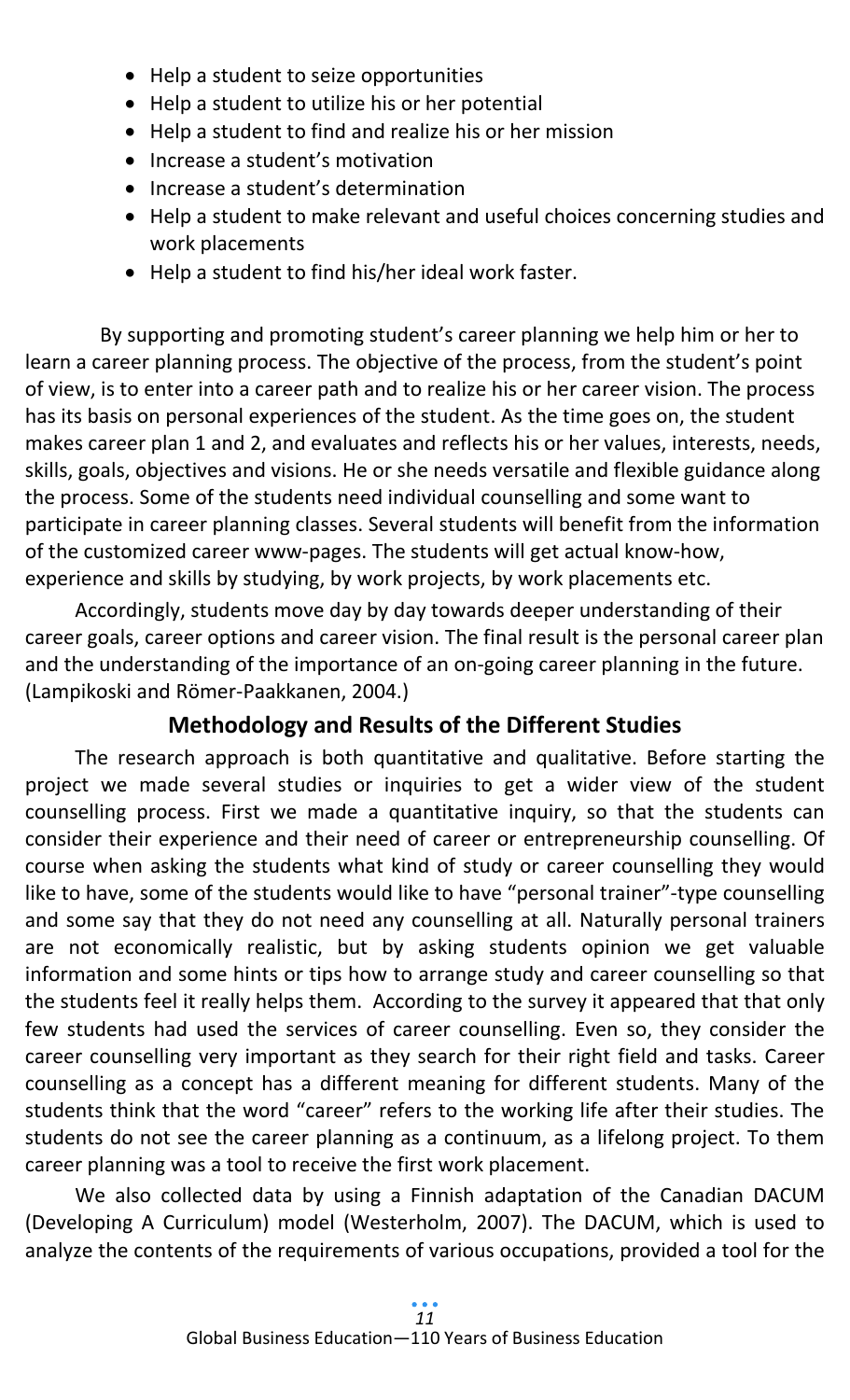precise determination and recording of the knowledge, skills and attitudes required in various occupations and it relates to either curriculum planning or human resources administration. The practical work of gathering the data in the DACUM sessions is performed by a facilitator and a recorder.

The practicality of the DACUM model functioned as a method for collecting empirical data consisting of a group of student counsellors. The student counsellors were given an opportunity to express their views in small focus groups of peer entrepreneurship teachers. Consensus opinions formulated by the groups were then meticulously documented. By this DACUM analysis we wanted to find answer to the following research question: Which are the core competences and attitudes that a student counselor should have and which elements do above mentioned core competences and attitudes consist of? The results expose the very core of student counsellors' competence and attitudes by determining what study counsellors feel they must be able to do when counselling the students.

The study counsellors told us what are the most important tasks in their work (the core targets are listed in the left column), and what kind of core competencies they need when aiming to reach these targets. For instance when the study counsellors want to support the students to advance in their studies, they should follow up how they augment their study credits. This study indicates that the student counselling is holistic, when all forms of the counselling should work together in a concerted effort. The students should know whom to contact, if they need counselling, personal career counselling, counselling referring to work placement and employment, referring to international student exchange, referring to guidance in their thesis as well as entrepreneurship counselling – taking health-related points into account. The career is a comprehensive growth process.

The main data was collected by focus group interviews of student counsellors, career counsellors and teachers. The data received from the focus group interviews is based upon the interviewees' own experiences and opinions. Discussing and conversing in a group, not alone with the interviewer, might be more convenient for some of us and it might pull the silent interviewees into the conversation. The conversation in a focus group interview might be more spontaneous than in a theme-based interview with one person. The focus group interviews took place in May, 2009, and there were six interviewees were present.

The following points were raised to be taken into consideration in the holistic career and entrepreneurship counselling for university students:

- Counselling in setting up the personal goals
- Supporting students' independent thinking from the beginning of their studies
- Assisting students analyzing themselves
- Assisting students to comprehend the meaning of the professional growth
- Counselling how to manage one's own life
- Assisting students to put up their lives based on past, present and future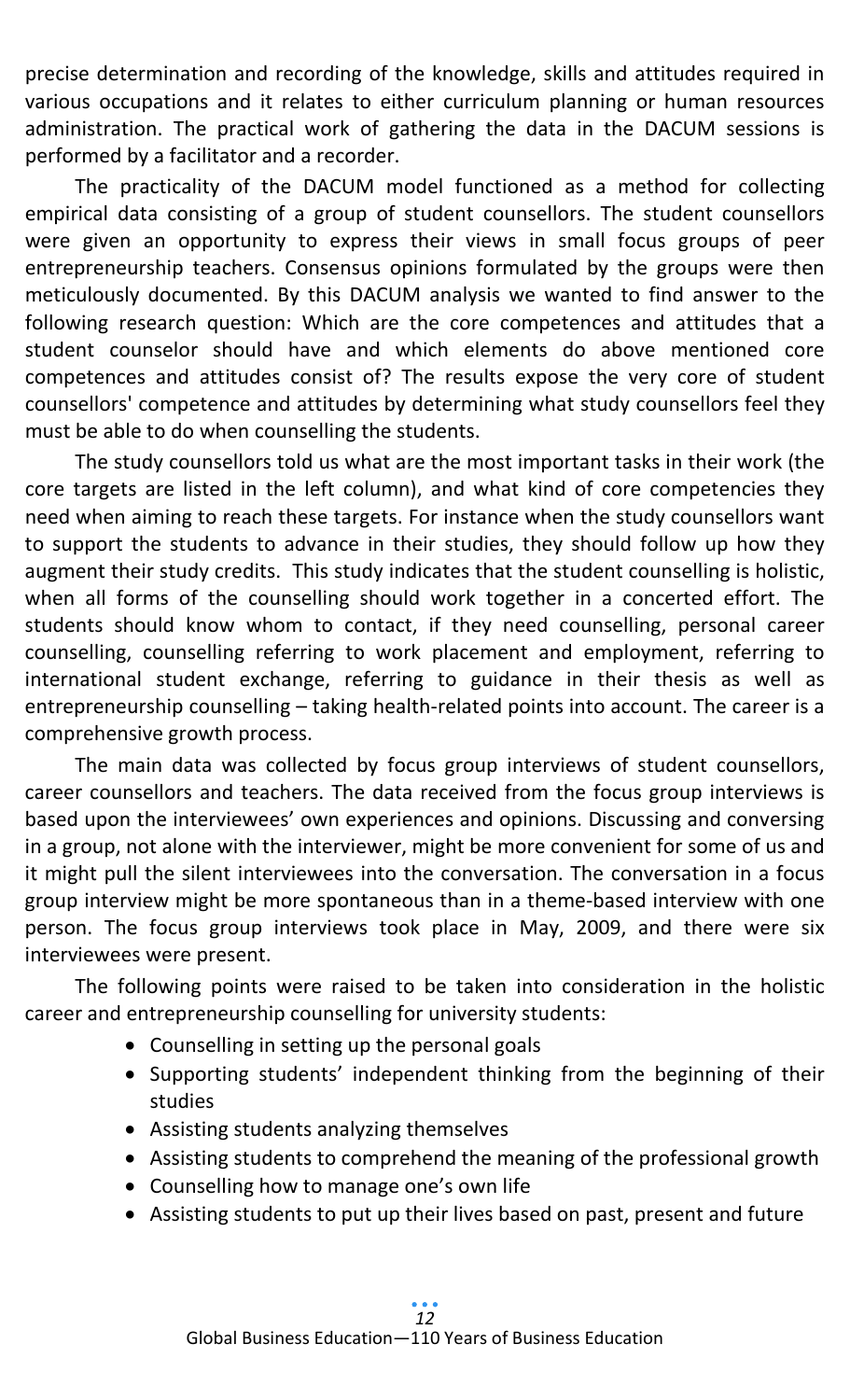The following points were raised to be taken into consideration in work placement and career counselling:

- To help students learn to present their personality and skills
- Student counsellors, teachers and the representatives of the employers support and guide students' learning by doing processes during their practical training periods. Work placement periods also help students to realize the connection between the two ways of learning and the connection between theoretic studies and the practical work
- Counselling does not aim to build a new society, but it will help students become the citizens who are able to build a new society
- Student counselling, guiding during different courses, career planning and career counselling, and work placement establish an unbreakable process which aims to support a student in making up his or her own path

According to our informants the employers of work placements need tools for counselling: counselling should be convenient and useful for the students. Besides, the employers should have it possible to receive information of the students working in the companies, and the employers in their position should be able to submit the student with the company's needs and supplies.

# **Summary of the Results: Dynamic Model for Counselling**

Preliminary results of this project show that a distinct line should be drawn between how the student counsellor should meet the student, to be interested in students' everyday life and how to teach entrepreneurial attitude and behaviour in the career path. The student counsellor must comprehend the concept and totality of the business along with the distinctive characteristics of each sector, i.e. they must possess a cognitive knowledge of business activities. Affective and psychomotor competence and attitudes are now highlighted in the expertise of student counsellors alongside the traditionally emphasised cognitive competence and attitudes.

We acknowledge that there are different students with different needs in different stages of studying and therefore also in career and entrepreneurship counselling there are some key principles that should be taken account: 1) It should be holistic (i.e. it takes into account a student's whole situation in life), 2) It should be individual and studentoriented, and 3) It should be flexible and versatile.

According to our studies a student counsellor should:

- Understand both career and entrepreneurship as a holistic phenomenon. A student counsellor should also work like an entrepreneur being creative, dynamic, risk-taking, and initiative oriented, hard-working, responsible and action motivated
- Possess a positive attitude towards entrepreneurship. That means appreciating market economy, business life, business, enterprises, entrepreneurs and work
- Understand entrepreneurship as a phenomenon giving it a holistic meaning. This approach means developing knowledge, skills and attitudes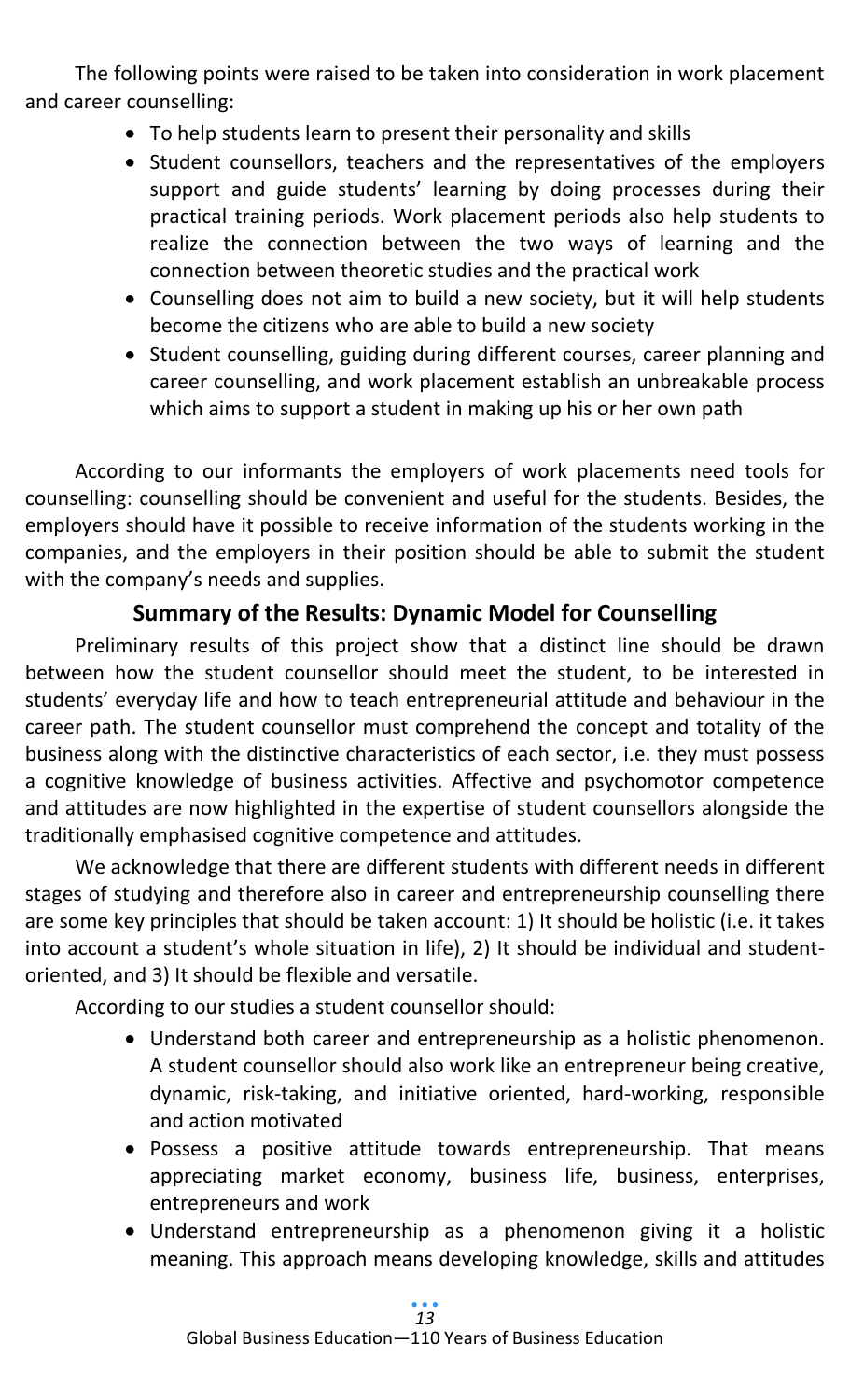needed in business life and improving students to manage their own career lives

• Adopt modern learning paradigms. He or she should encourage students to the entrepreneurship and use methods appropriate for transferring entrepreneurial knowledge, skills and attitudes. Such appropriate methods activate students, favor student-orientation and emphasize social interaction.

The scientific outcome of our studies and the project is a pedagogical model: We can talk about a dynamic model for counselling which takes account on that the students life has at least three different dimensions: Education and studies (study counselling), work life and career (career counselling and entrepreneurship counselling), and one's own life (family, hobbies, experiences). This model also lies on Erikson's (2003) three principles of entrepreneurial learning: We learn from our experience, we can learn from events (such as studied successes and failures of others – and here these other entrepreneurs, who may always remain strangers, are acting as indirect mentors), and networking and learning directly from the experiences of others who may be acting as mentors or coaches. The dynamic model for counselling is presented in figure 1.



Figure 1: Dynamic model for counselling

The targets of dynamic model for counselling are to help university students to realize that they themselves can influence their future. The dynamic model takes account that life has several dimensions that are intertwined and all the dimensions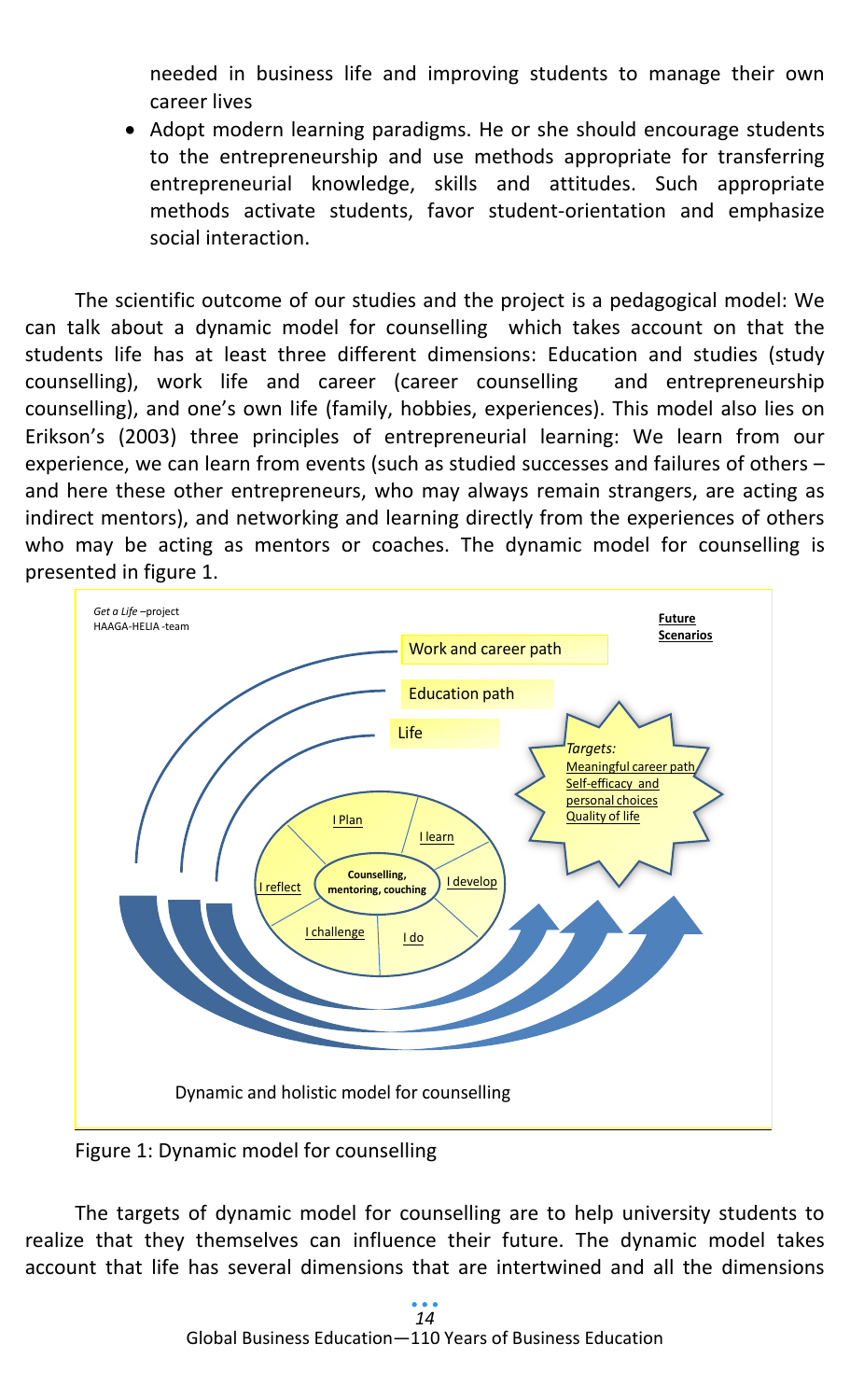together develop our competencies and skills. The model aims to help the students to foresee the future and to be pro-active. There is no right answer or decision but the aim is also to train the students to challenge the troubles and learn from the mistakes. Dynamic career planning model means that by learning, developing, doing, challenging, reflecting and planning we can build our future so that we have a meaningful career path and can make our own choices – and this brings us the quality of life.

The practical outcome will be a virtual handbook for career counsellors. The handbook deeply describes the theory and background of the dynamic model for counselling. The handbook is targeted to the counsellors but also to those students who want better to understand the future career demands.

#### **Conclusions and Some Practical Implications**

An essential prerequisite for career path and entrepreneurship education is that the teachers and career or entrepreneurship counsellors are skilled and enthusiastic in the field. Both the previous studies and literature and our studies indicate that the career and entrepreneurship counselling services should be versatile, flexible and accessible to all students.

Our experiences and studies show that career and entrepreneurship education process in a school environment or in higher education is not a linear process. Rather, it is more like a spiral process in which the different levels of career and entrepreneurship education are more inter-dependent and co-existing.

The results of this study can be implemented when planning and developing the training programmes and curriculum from career and entrepreneurship point of view. Up-to-date and factually correct information along with positive attitudes towards entrepreneurship are prerequisites in helping young people to create their career and become entrepreneurs. It is vital that students get familiar with the entire process, knowing how to set up an enterprise, design a business plan and making it grow and succeed, but above all they must know what it means on a personal level and what kind of opportunity this career choice can offer them and their families. Risks should also be charted and understood, but as the objective is to encourage people to adopt the attitude and the field, entrepreneurship should be offered as a positive opportunity and challenge.

The scientific outcome of our studies and the project will be a pedagogical model, whilst the practical outcome will be a virtual handbook for career counsellors. The project also predicts some long-term future scenarios on the development and changes in working life. As a final product we develop an online simulation tool for students in the career-planning process. The simulation is designed to complement the existing guidance material and tools.

With the simulation tool the students can safely map and test future scenarios and create various future paths for themselves. Career counsellors will be able to utilize the simulation in their counselling sessions with the pedagogical model developed in this project. The simulation tool is going to have built-in guidance elements and references so that the students will also be able to use it independently.